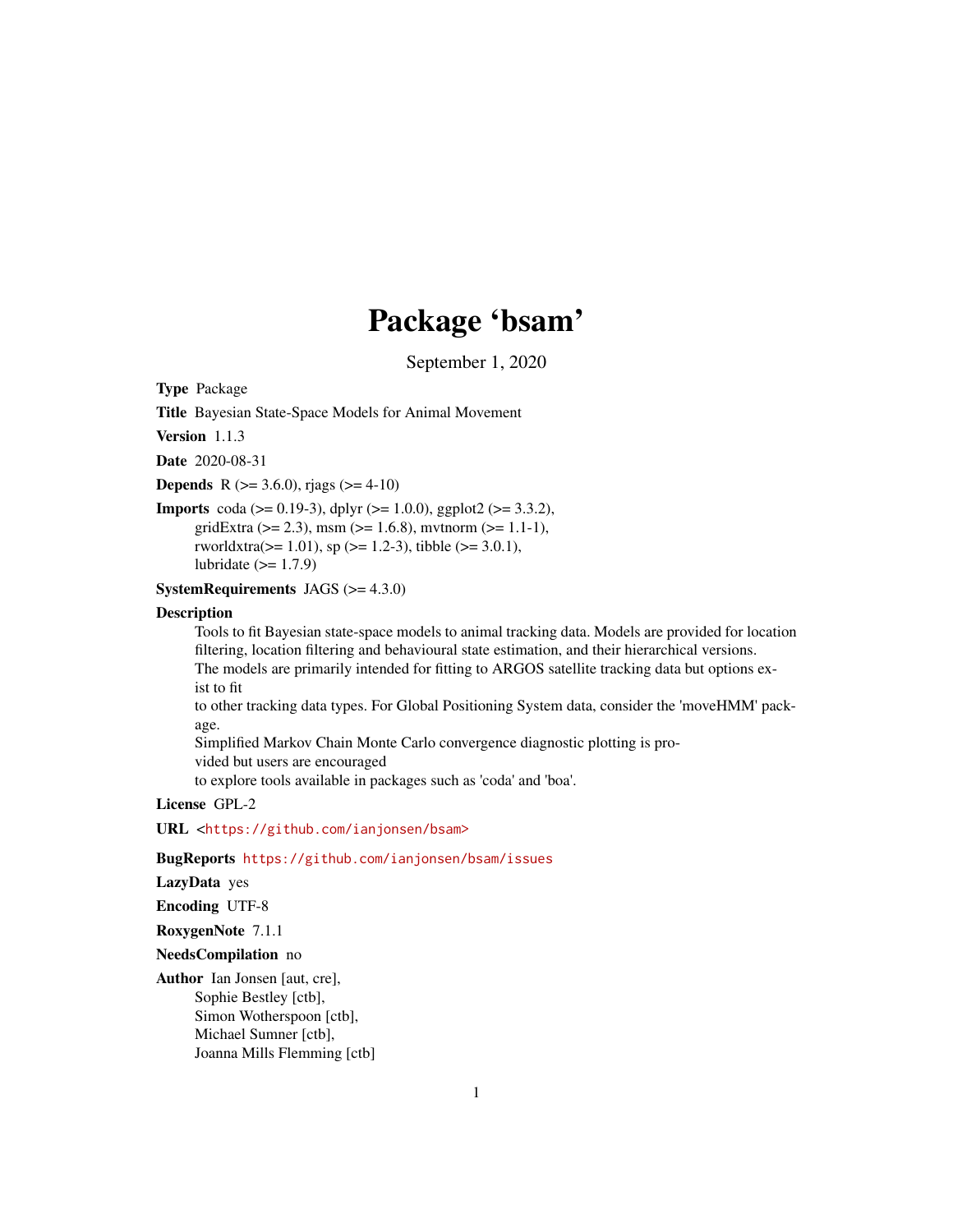<span id="page-1-0"></span>Maintainer Ian Jonsen <ian.jonsen@mq.edu.au> Repository CRAN Date/Publication 2020-09-01 13:40:03 UTC

### R topics documented:

| Index |          | 14 |
|-------|----------|----|
|       |          |    |
|       |          |    |
|       |          |    |
|       |          |    |
|       |          |    |
|       |          |    |
|       |          |    |
|       |          |    |
|       |          |    |
|       |          |    |
|       | ellie1 - |    |
|       |          |    |
|       |          |    |
|       |          |    |

bsam-package *Fit Bayesian state-space models to animal tracking data*

#### Description

Models provided are DCRW (for location filtering), DCRWS (for location filtering and behavioural state estimation), and their hierarchical versions (hDCRW, hDCRWS) to estimate parameters jointly across multiple individual tracking datasets. The models are fit in JAGS using Markov chain Monte Carlo simulation methods. The models are intended to be fit to Argos satellite tracking data but options exist to allow fits to other tracking data types (type ?fit\_ssm for details).

#### Details

| Package:  | bsam       |
|-----------|------------|
| Type:     | Package    |
| Version:  | 1.1.2      |
| Date:     | 2017-07-01 |
| License:  | $GPL-2$    |
| LazyLoad: | yes        |

Fit Bayesian state-space models to Argos satellite tracking data. Models provided are DCRW for location filtering; DCRWS - for location filtering and behavioural state estimation with 2 be-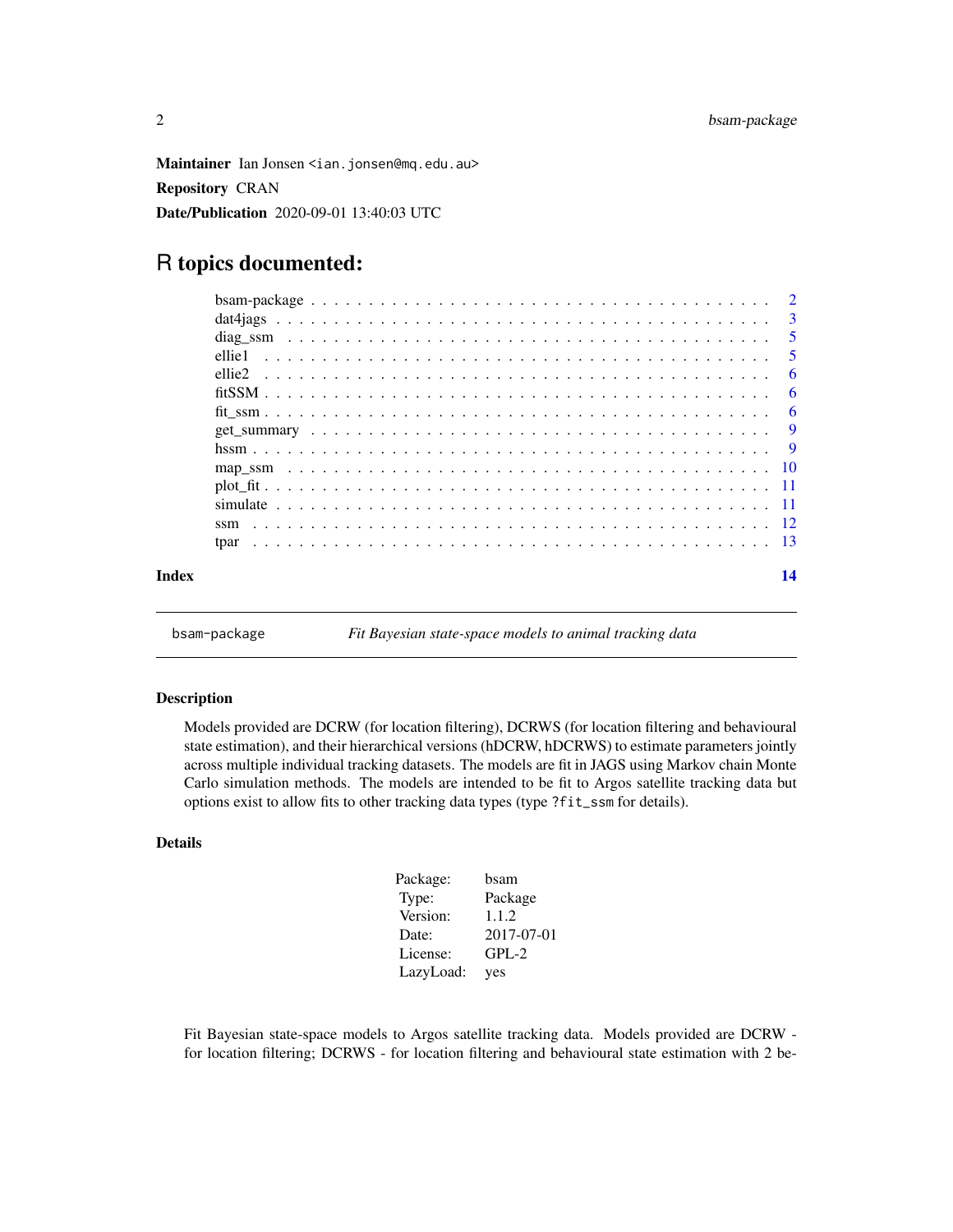#### <span id="page-2-0"></span>dat4jags 3

havioural states; hDCRW and hDCRWS - hierarchical models for location filtering only, and location filtering with behavioural state estimation, respectively, across multiple animals.

The hierarchical models may provide improved location and/or behavioural state estimates compared to fitting DCRW/DCRWS to individual datasets.

#### Author(s)

Ian Jonsen

Maintainer: Ian Jonsen <ian.jonsen@mq.edu.au>

#### References

Jonsen ID, Mills Flemming J, Myers RA (2005) Robust state-space modeling of animal movement data. Ecology 86:2874-2880

Jonsen ID (2016) Joint estimation over multiple individuals improves behavioural state inference from animal movement data. Scientific Reports 6:20625

#### See Also

fit\_ssm

#### Examples

```
## Not run:
# Fit DCRW model for state filtering and regularization -
# using trivial adapt & samples values for speed
data(ellie1)
fit \le fit_ssm(ellie1, model = "DCRW", tstep = 1, adapt = 10, samples = 100,
              thin = 1, span = 0.2)
diag_ssm(fit)
map_ssm(fit)
plot_fit(fit)
```
## End(Not run)

<span id="page-2-1"></span>dat4jags *Correlated Random Walk Filter*

#### Description

Format track data for filtering

#### Usage

dat4jags(d, tstep =  $1$ , tpar = tpar())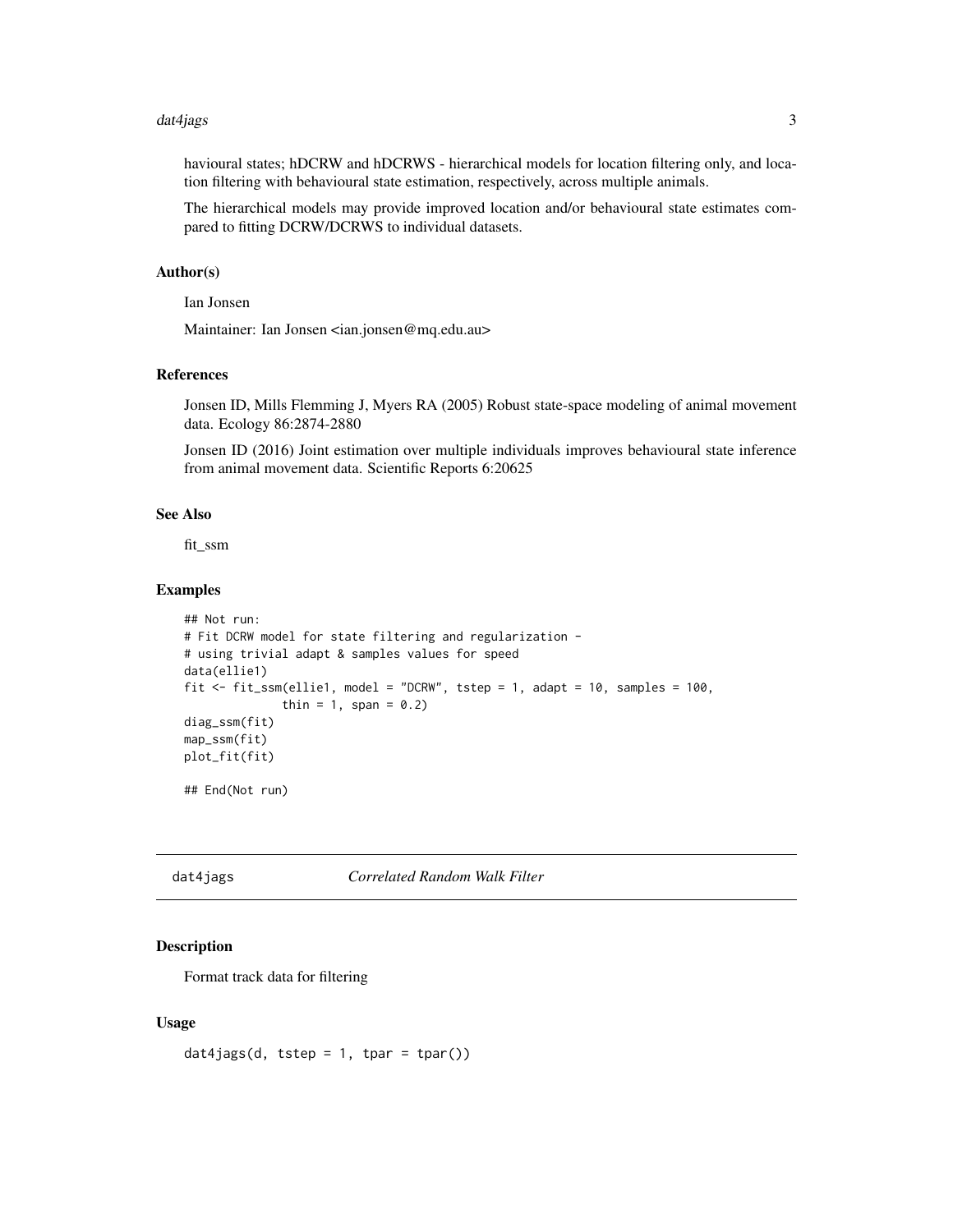#### Arguments

| d     | a data frame of observations (see details)                                                                                                                                                                                                                   |
|-------|--------------------------------------------------------------------------------------------------------------------------------------------------------------------------------------------------------------------------------------------------------------|
| tstep | the time step to predict to (in days)                                                                                                                                                                                                                        |
| tpar  | generalised t-distribution parameters for ARGOS location classes. By default<br>data data uses the parameters estimated in Jonsen et al $(2005)$ Ecology 86:2874-<br>2880 but users may specify other ARGOS error parameter values via the tpar<br>function. |

#### **Details**

This is an internal function used by fit\_ssm to format track data for JAGS.

The input track is given as a dataframe where each row is an observed location and columns

'id' individual animal identifier,

'date' observation time (POSIXct,GMT),

'lc' ARGOS location class,

'lon' observed longitude,

'lat' observed latitude.

Location classes can include Z, F, and G; where the latter two are used to designate fixed (known) locations (e.g. GPS locations) and "generic" locations (e.g. geolocation data) where the user supplies the error standard deviations, either via the tpar function or as two extra columns in the input data.

From this dat4jags calculates interpolation indices idx and weights ws such that if x is the matrix of predicted states, the fitted locations are ws\*x[idx+1,] + (1-ws)\*x[idx+2,].

#### Value

A list with components

| id    | the unique identifier for each dataset                        |
|-------|---------------------------------------------------------------|
| У     | a 2 column matrix of the lon, lat observations                |
| itau2 | a 2 column matrix of the ARGOS precision (1/scale) parameters |
| nu    | a 2 column matrix of the ARGOS df parameters                  |
| idx   | a vector of interpolation indices                             |
| WS    | a vector of interpolation weights                             |
| ts    | the times at which states are predicted (POSIXct, GMT)        |
| obs   | the input observed data frame                                 |
| tstep | the time step specified in the fitSSM call                    |

#### References

Jonsen ID, Mills Flemming J, Myers RA (2005) Robust state-space modeling of animal movement data. Ecology 86:2874-2880 (Appendix A)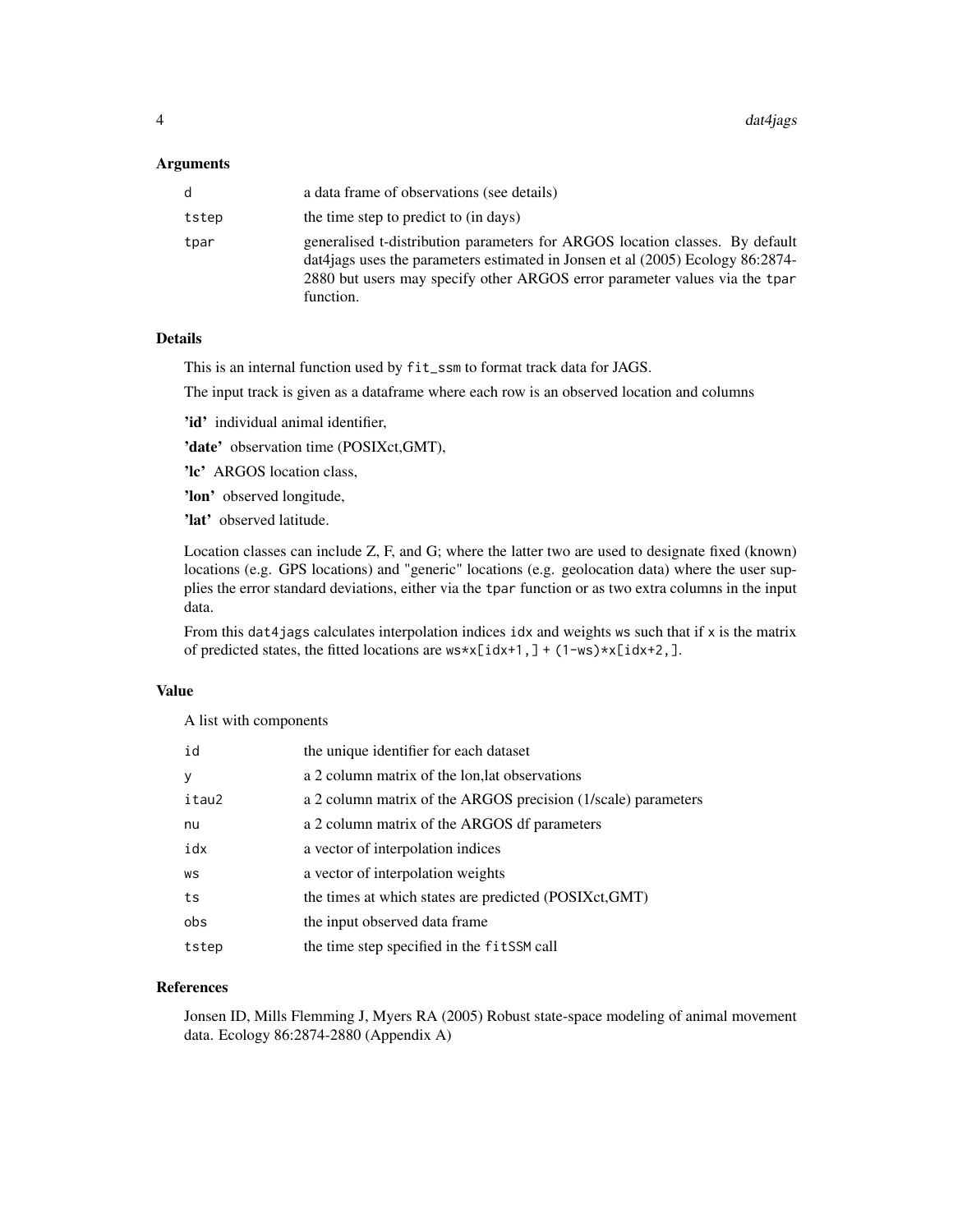<span id="page-4-0"></span>diag\_ssm *Plot standard McMC convergence diagnostics to help determine lack of model convergence.*

#### Description

Takes a fitted fit\_ssm object and uses standard McMC convergence diagnostic plots to aid assessment of lack of convergence.

#### Usage

diag\_ssm(fit)

#### Arguments

fit an output object from fit\_ssm

#### Value

Uses plotting functions from Martyn Plummer's coda package to help diagnose lack of convergence for the core model parameters. The traceplot shows the time series for both McMC chains; the density plot shows the density estimate for each parameter; the autocorrelation plots show the within-chain sample autocorrelation for each parameter; the G-B-R shrink factor plot shows the evolution of Gelman and Rubin's shrink factor for increasing number of iterations. See the coda package for further details.

#### References

Brooks SP, Gelman A (1998) General methods for monitoring convergence of iterative simulations. Journal of Computational and Graphical Statistics 7:434-455

ellie1 *Elephant seal Argos satellite data (1 individual)*

#### Description

Example elephant seal Argos tracking data. Data were sourced from the Integrated Marine Observing System (IMOS) - IMOS is supported by the Australian Government through the National Collaborative Research Infrastructure Strategy and the Super Science Initiative.

#### Format

.RData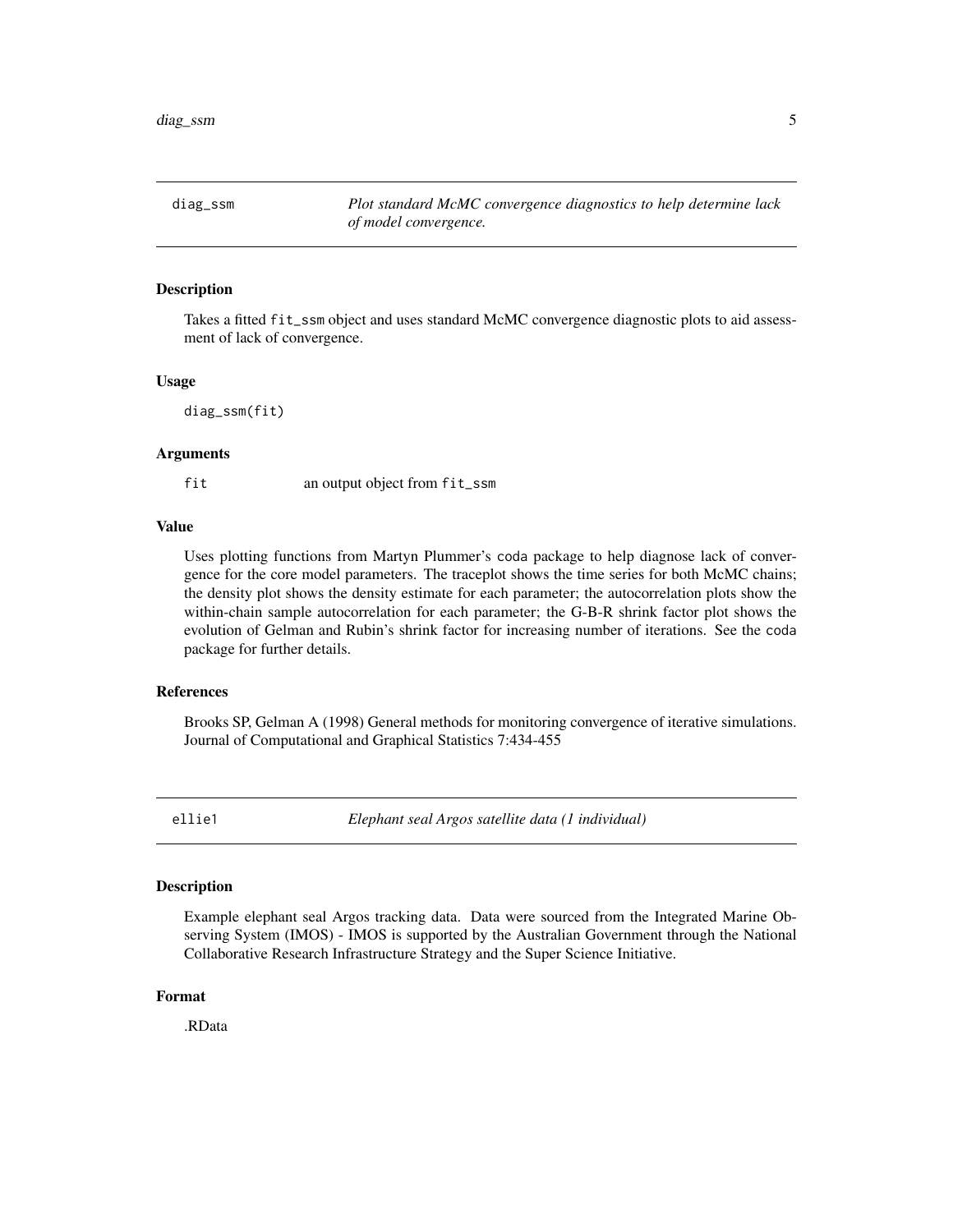<span id="page-5-0"></span>

#### Description

Example elephant seal Argos tracking data. Data were sourced from the Integrated Marine Observing System (IMOS) - IMOS is supported by the Australian Government through the National Collaborative Research Infrastructure Strategy and the Super Science Initiative.

#### Format

.RData

fitSSM *Deprecated functions.*

#### Description

fitSSM, diagSSM, and plotSSM, have been deprecated. Instead use fit\_ssm, diag\_ssm and map\_ssm.

#### Usage

fitSSM(...) diagSSM(...)

plotSSM(...)

#### Arguments

... ignored

<span id="page-5-1"></span>fit\_ssm *Fit Bayesian state-space models to animal movement data*

#### Description

Fits state-space models to animal tracking data. User can choose between a first difference correlated random walk (DCRW) model, a switching model (DCRWS) for estimating location and behavioural states, and their hierarchical versions (hDCRW, hDCRWS). The models are structured for Argos satellite data but options exist for fitting to other tracking data types.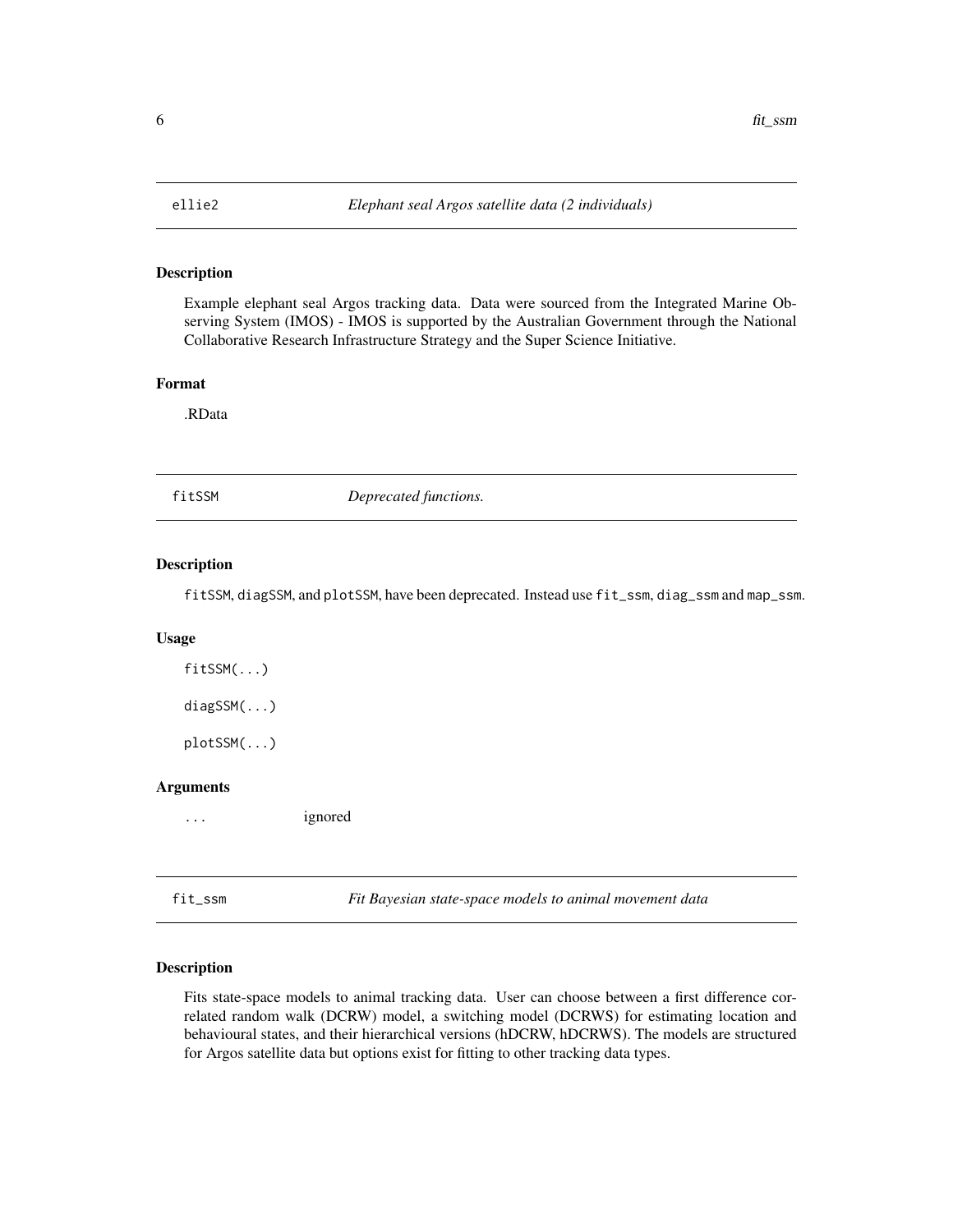<span id="page-6-0"></span>fit\_ssm  $\frac{7}{2}$ 

#### Usage

```
fit_ssm(
  data,
 model = "DCRW",
  tstep = 1,
  adapt = 10000,
  samples = 5000,
  thin = 5,
  span = 0.2)
```
#### Arguments

| data    | A data frame containing the following columns, "id", "date", "lc", "lon", "lat".<br>"id" is a unique identifier for the tracking dataset. "date" is the GMT date-time<br>of each observation with the following format "2001-11-13 07:59:59". "lc" is<br>the Argos location quality class of each observation, values in ascending order<br>of quality are "Z", "B", "A", "0", "1", "2", "3". "lon" is the observed longitude in<br>decimal degrees. "lat" is the observed latitude in decimal degrees. The Z-class<br>locations are assumed to have the same error distributions as B-class locations.<br>Optionally, the input data frame can specify the error standard deviations for<br>longitude and latitude (in units of degrees) in the last 2 columns, named "lonerr"<br>and "laterr", respectively. These errors are assumed to be normally distributed.<br>When specifying errors in the input data, all "lc" values must be equal to "G". |
|---------|--------------------------------------------------------------------------------------------------------------------------------------------------------------------------------------------------------------------------------------------------------------------------------------------------------------------------------------------------------------------------------------------------------------------------------------------------------------------------------------------------------------------------------------------------------------------------------------------------------------------------------------------------------------------------------------------------------------------------------------------------------------------------------------------------------------------------------------------------------------------------------------------------------------------------------------------------------|
|         | This approach allows the models to be fit to data types other than Argos satellite<br>data, e.g. geolocation data. See dat4jags for other options for specifying error<br>parameters.                                                                                                                                                                                                                                                                                                                                                                                                                                                                                                                                                                                                                                                                                                                                                                  |
|         | WARNING: there is no guarantee that invoking these options will yield sensible<br>results! For GPS data, similar models can be fit via the moveHMM package.                                                                                                                                                                                                                                                                                                                                                                                                                                                                                                                                                                                                                                                                                                                                                                                            |
| model   | name of state-space model to be fit to data. This can be one of "DCRW",<br>"DCRWS", "hDCRW", or "hDCRWS"                                                                                                                                                                                                                                                                                                                                                                                                                                                                                                                                                                                                                                                                                                                                                                                                                                               |
| tstep   | time step as fraction of a day, default is 1 (24 hours).                                                                                                                                                                                                                                                                                                                                                                                                                                                                                                                                                                                                                                                                                                                                                                                                                                                                                               |
| adapt   | number of samples during the adaptation and update (burn-in) phase, adaptation<br>and updates are fixed at adapt/2                                                                                                                                                                                                                                                                                                                                                                                                                                                                                                                                                                                                                                                                                                                                                                                                                                     |
| samples | number of posterior samples to generate after burn-in                                                                                                                                                                                                                                                                                                                                                                                                                                                                                                                                                                                                                                                                                                                                                                                                                                                                                                  |
| thin    | amount of thinning of to be applied to the posterior samples to minimize within-<br>chain sample autocorrelation                                                                                                                                                                                                                                                                                                                                                                                                                                                                                                                                                                                                                                                                                                                                                                                                                                       |
| span    | parameter that controls the degree of smoothing by stats:: loess, used to ob-<br>tain initial values for the location states. Smaller values = less smoothing. Values<br>$> 0.2$ may be required for sparse datasets                                                                                                                                                                                                                                                                                                                                                                                                                                                                                                                                                                                                                                                                                                                                   |

#### Details

The models are fit using JAGS 4.2.0 (Just Another Gibbs Sampler, created and maintained by Martyn Plummer; http://martynplummer.wordpress.com/; http://mcmc-jags.sourceforge.net). fit\_ssm is a wrapper that first calls dat4jags, which prepares the input data, then calls ssm or hssm, which fit the specified state-space model to the data, returning a list of results.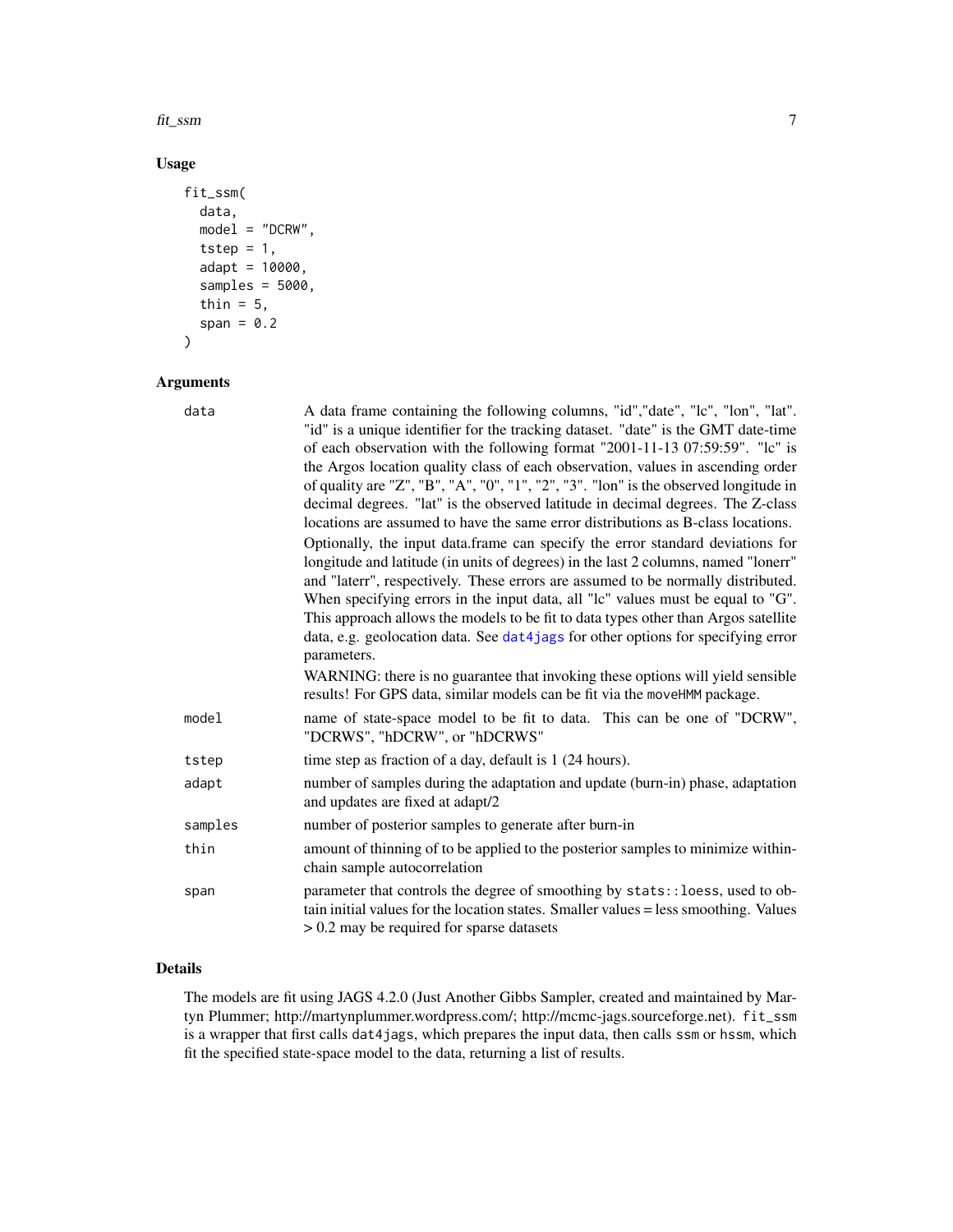#### Value

For DCRW and DCRWS models, a list is returned with each outer list elements corresponding to each unique individual id in the input data Within these outer elements are a "summary" data.frame of posterior mean and median state estimates (locations or locations and behavioural states), the name of the "model" fit, the "timestep" used, the input location "data", the number of location state estimates ("N"), and the full set of "mcmc" samples. For the hDCRW and hDCRWS models, a list is returned where results, etc are combined amongst the individuals

#### Author(s)

Ian Jonsen

#### References

Jonsen ID, Mills Flemming J, Myers RA (2005) Robust state-space modeling of animal movement data. Ecology 86:2874-2880

Block et al. (2011) Tracking apex marine predator movements in a dynamic ocean. Nature 475:86- 90

Jonsen et al. (2013) State-space models for biologgers: a methodological road map. Deep Sea Research II DOI: 10.1016/j.dsr2.2012.07.008

Jonsen (2016) Joint estimation over multiple individuals improves behavioural state inference from animal movement data. Scientific Reports 6:20625

#### Examples

```
# Fit DCRW model for state filtering and regularization -
# using trivial adapt & samples values for speed
data(ellie1)
fit \le fit_ssm(ellie1, model = "DCRW", tstep = 4, adapt = 10, samples = 100,
              thin = 1, span = 0.2)
```

```
# Fit DCRWS model for state filtering, regularization and behavioural state estimation -
# using trivial adapt & samples values for speed
fit.s \le fit_ssm(ellie1, model = "DCRWS", tstep = 2, adapt = 10, samples = 100,
                thin = 1, span = 0.2)
diag_ssm(fit.s)
map_ssm(fit.s)
plot_fit(fit.s)
result.s <- get_summary(fit.s)
# fit hDCRWS model to > 1 tracks simultaneously
# this may provide better parameter and behavioural state estimation
# by borrowing strength across multiple track datasets -
# using trivial adapt & samples values for speed
data(ellie2)
hfit.s <- fit_ssm(ellie2, model = "hDCRWS", tstep = 2, adapt = 10, samples = 100,
                thin = 1, span = 0.2)
diag_ssm(hfit.s)
```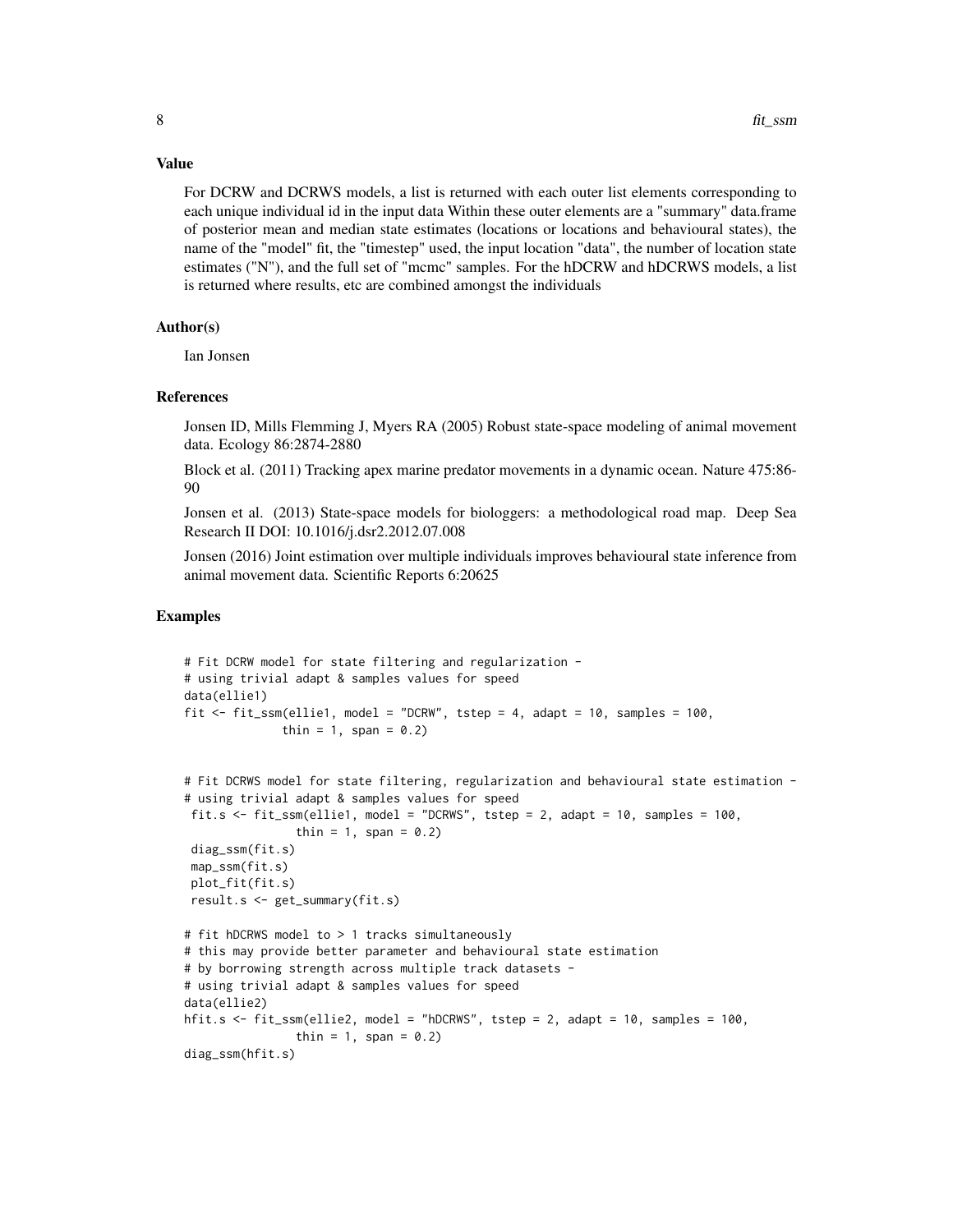```
map_ssm(hfit.s)
plot_fit(hfit.s)
result.hs <- get_summary(hfit.s)
```
get\_summary *Extract summary output and optionally export as a .csv file.*

#### Description

Takes a fitted fit\_ssm object and extracts the summary data.frame, which includes the animal ids, POSIXct date/time (at increments specified by tstep in the fit\_ssm call), posterior mean longitude and latitude, and the 2.5, 50, and 97.5 longitude and latitude. For the DCRWS and hDCRWS models, the posterior mean and median behavioural states corresponding to each estimated location are also provided.

#### Usage

 $get\_summary(x, file = "")$ 

#### Arguments

|      | an output object from fit_ssm. If not an error will be returned.                |
|------|---------------------------------------------------------------------------------|
| file | a character string naming a file. " " indicates output to the console (default) |

#### Value

a summary data.frame printed either to the console (default) or written as .csv to a specified file.

hssm *Fits hierarchical state-space models to Argos data*

#### Description

Takes output from dat4jags, sets up initial values, calls JAGS, and aggregates results. Intended for internal use, called by fit\_ssm.

#### Usage

```
hssm(d, model = "hDCRWS", adapt, samples, thin, chains, span)
```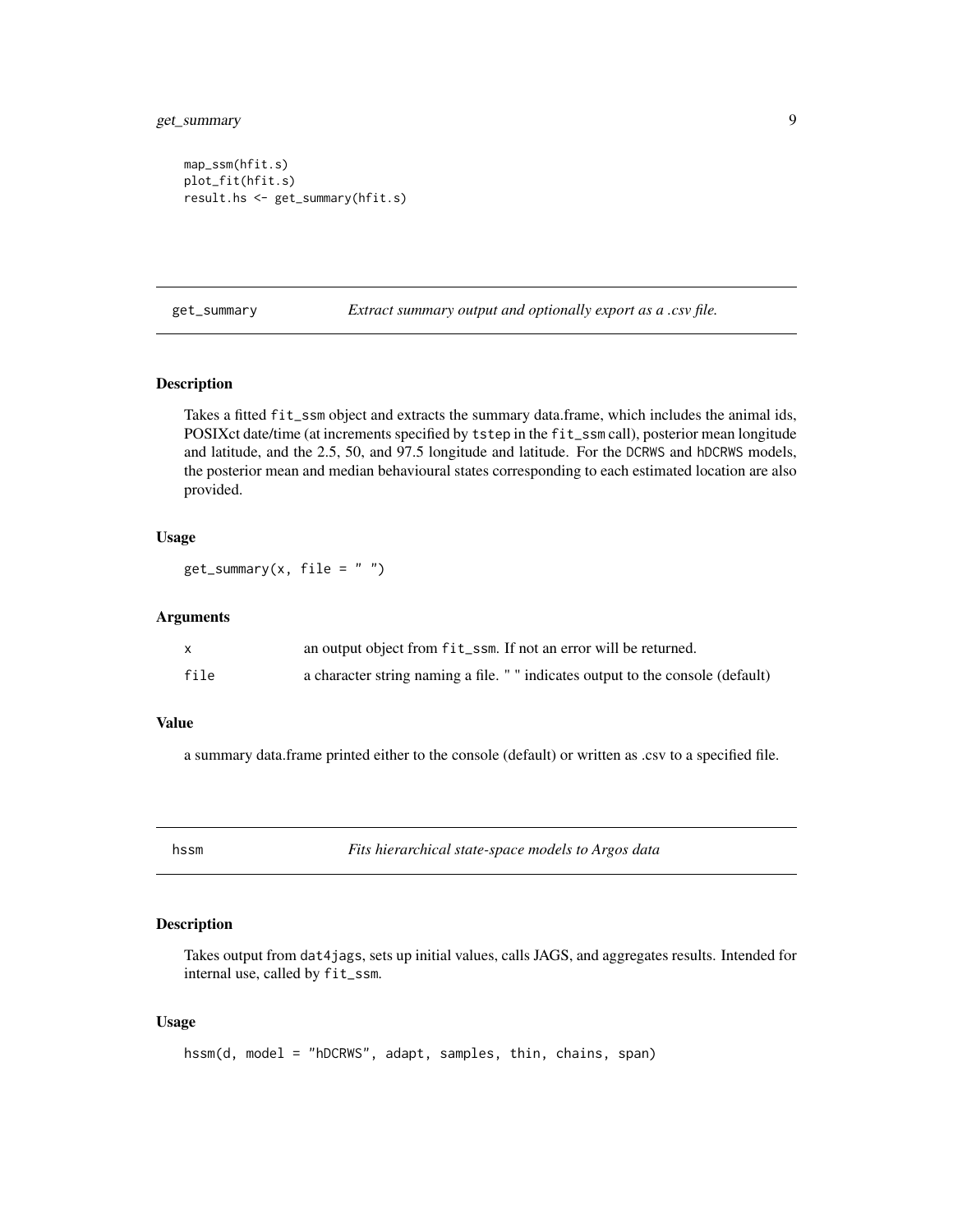#### <span id="page-9-0"></span>**Arguments**

| d       | structured data from dat4jags to be passed to JAGS         |
|---------|------------------------------------------------------------|
| model   | the state-space model to be fit: hDCRW or hDCRWS           |
| adapt   | number of samples in adaptation/burnin phase               |
| samples | number of posterior samples                                |
| thin    | thinning factor to reduce posterior sample autocorrelation |
| chains  | number of parallel McMC chains to run                      |
| span    | span                                                       |

#### Value

Returns a list of McMC samples from marginal posteriors and a summary data. frame of mean and median position estimates.

#### See Also

Function to be called by [fit\\_ssm](#page-5-1).

map\_ssm *Plot estimated track, behavioural states and observations on a map.*

#### Description

Takes a fitted fit\_ssm object and plots the observed (data) and estimated locations on a map. For the behavioural models (DCRWS, hDCRWS), the estimated locations are coloured according to the posterior mean behavioural state estimates.

#### Usage

map\_ssm(fit, onemap = TRUE)

#### Arguments

| fit    | an output object from fit_ssm                                                 |
|--------|-------------------------------------------------------------------------------|
| onemap | If TRUE (default) then all estimated tracks are plotted on a single, combined |
|        | map, if FALSE then tracks are plotted on separate maps.                       |

#### Value

Observed locations are plotted as '+' symbols and estimated locations as filled circles. Individual track id's (for DCRW and DCRWS models) are displayed at the top of each plot, but only when onemap = FALSE. The model specified in fit\_ssm is also displayed at the top. Takes advantage of ggplot2 plotting functions.

Currently, results from the hierarchical models (hDCRW, hDCRWS) can only be plotted on a combined map.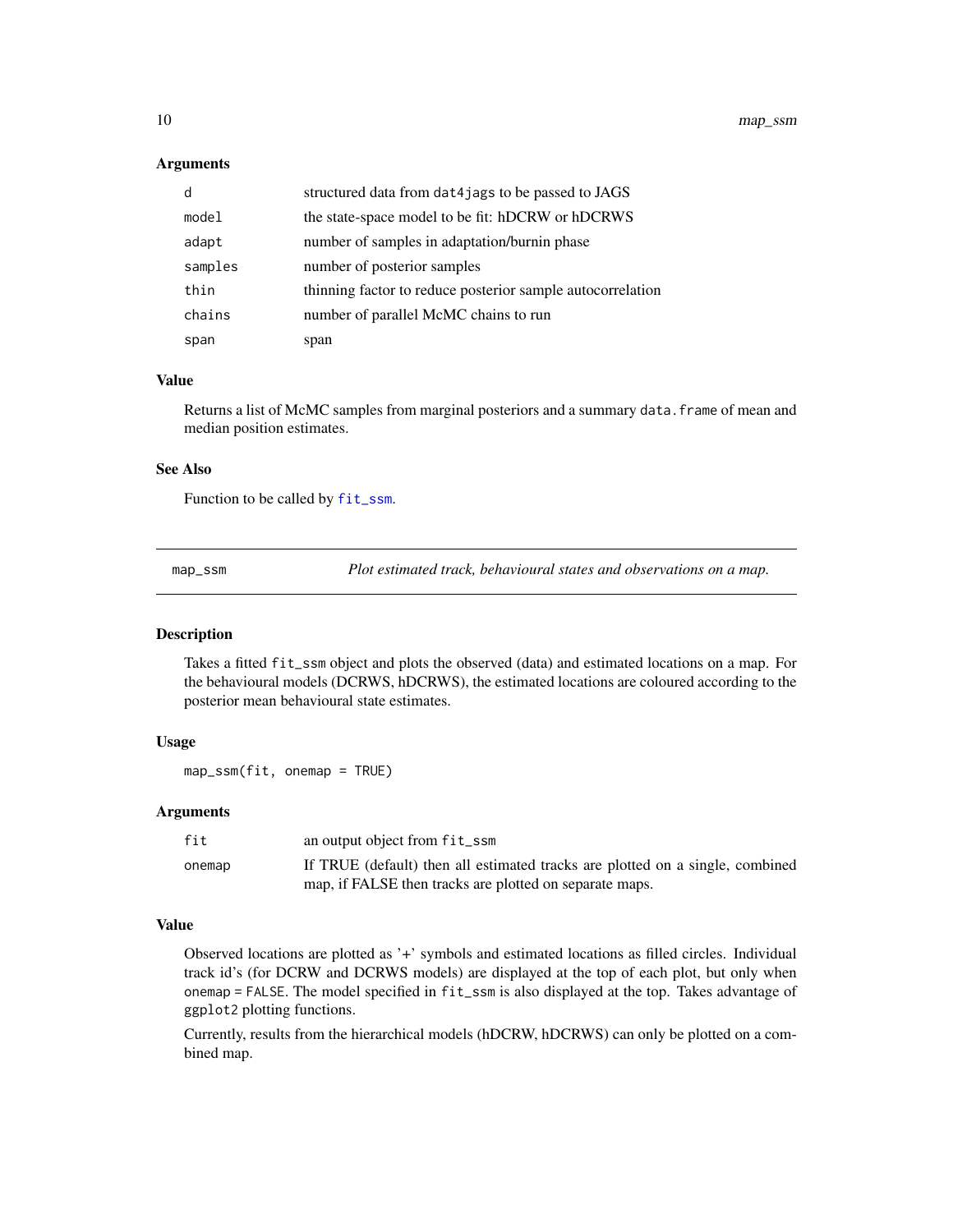#### <span id="page-10-0"></span>plot\_fit 11

#### Examples

```
## Not run:
data(ellie)
fit.s \le fitSSM(ellie, model = "DCRWS", tstep = 1, adapt = 100, samples = 100,
              thin = 1, span = 0.1)
map_ssm(fit.s, onemap = TRUE)
hfit.s <- fit_ssm(ellie, model = "hDCRWS", tstep = 1, adapt = 100, samples = 100,
                thin = 1, span = 0.1)
map_ssm(hfit.s)
## End(Not run)
```
#### Description

Takes a fitted fit\_ssm object and plots the observed (data), estimated location and behavioural states (posterior means) as 1-D time-series. Each individual dataset is plotted separately.

#### Usage

plot\_fit(fit)

#### Arguments

fit an output object from fit\_ssm

#### Value

Observed locations are plotted as filled circles and estimated locations as blue lines with the 95% credible interval as a ribbon. Uses ggplot2 plotting functions.

simulate *Simulate from the DCRW model with Argos location errors*

#### Description

For testing bsam models

#### Usage

```
simulate(
 Nt = 100,
 gamma = 0.8,
 Sigma = matrix(c(0.01, 0, 0, 0.01), 2, 2),
  amf = tpar())
```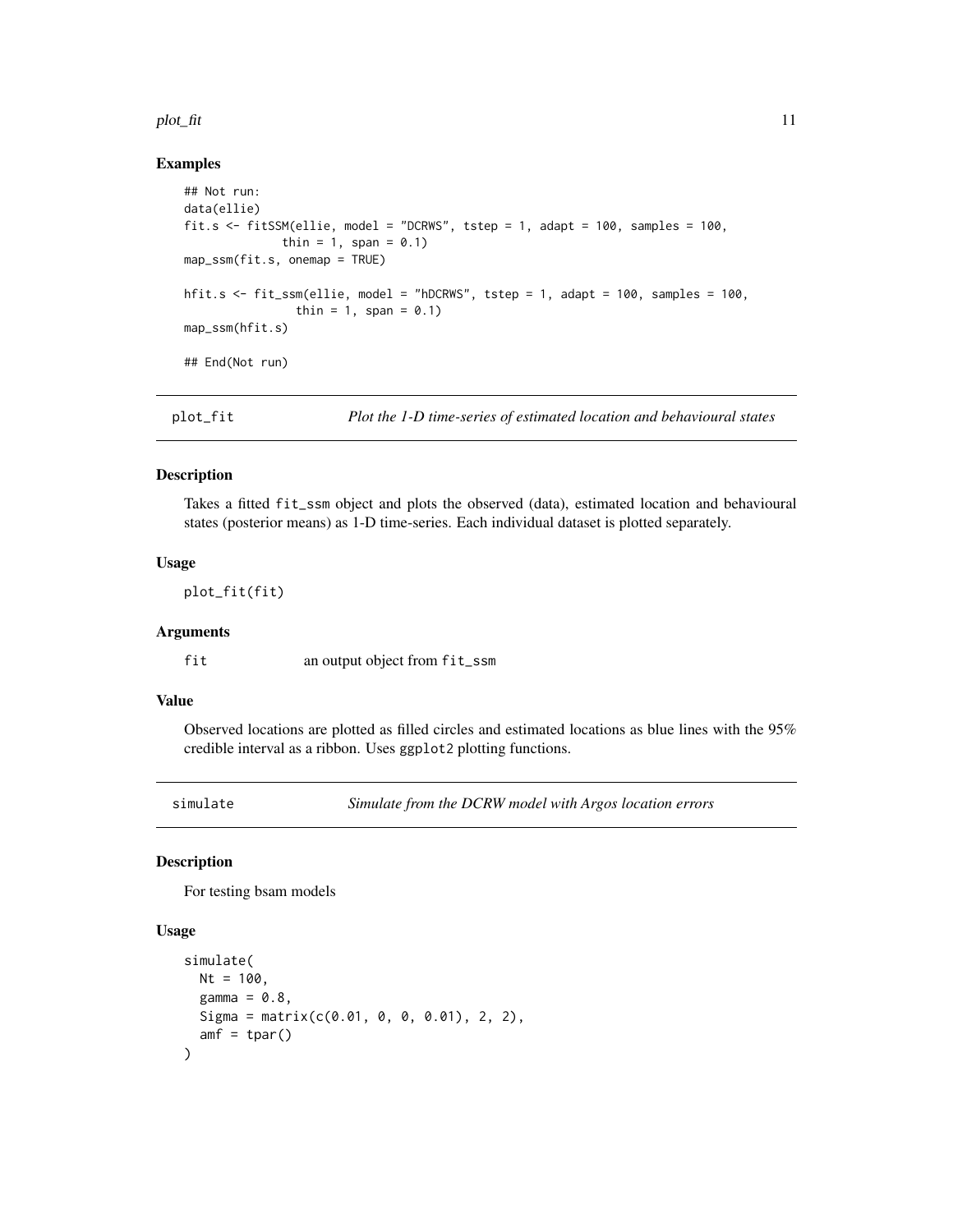#### <span id="page-11-0"></span>Arguments

| Νt    | number of time steps to simulate                                                                                                             |
|-------|----------------------------------------------------------------------------------------------------------------------------------------------|
| gamma | move persistence parameter                                                                                                                   |
| Sigma | variance-covariance matrix for movement process                                                                                              |
| amf   | Argos error data, defined by default via the tpar function which uses the t-<br>distribution scale and df estimates from Jonsen et al (2005) |

#### Value

a data\_frame of true locations and locations with Argos error

ssm *Fits state-space models to Argos data*

#### Description

Takes output from dat4jags, sets up initial values, calls JAGS, and aggregates results. Intended for internal use, called by fit\_ssm.

#### Usage

ssm(d, model = "DCRW", adapt, samples, thin, chains, span)

#### Arguments

| d       | structured data from dat4jags to be passed to JAGS         |
|---------|------------------------------------------------------------|
| model   | the state-space model to be fit: DCRW or DCRWS             |
| adapt   | number of samples in adaptation/burnin phase               |
| samples | number of posterior samples                                |
| thin    | thinning factor to reduce posterior sample autocorrelation |
| chains  | number of parallel McMC chains to run                      |
| span    | span                                                       |

#### Value

Returns a list of McMC samples from marginal posteriors and a summary data. frame of mean and median position estimates.

#### See Also

Function to be called by [fit\\_ssm](#page-5-1).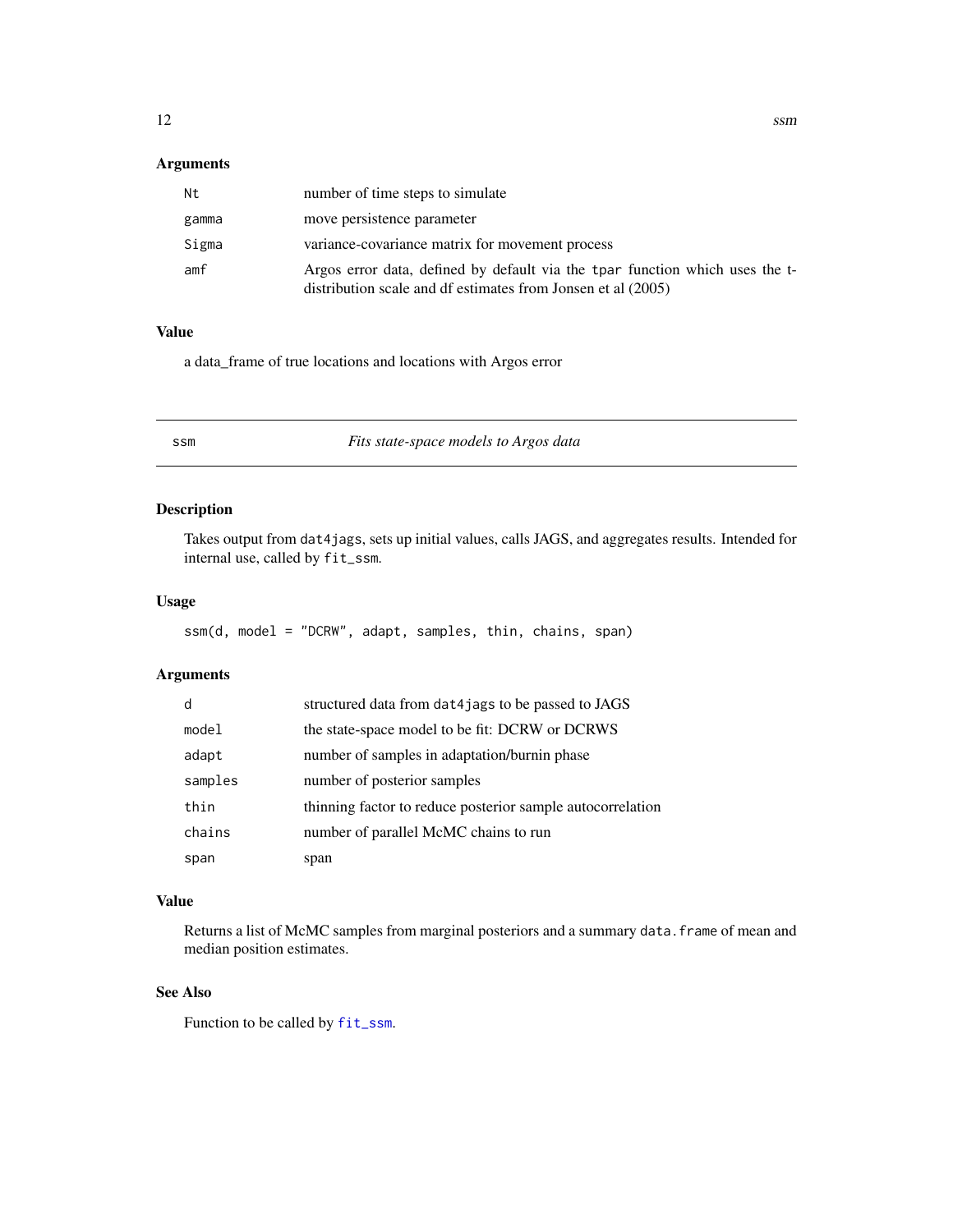<span id="page-12-0"></span>

#### Description

ARGOS Error Fixed Parameters for Location Classes

#### Usage

tpar()

#### Details

This is an internal function used by dat4jags to specify measurement error parameters.

These are the fixed parameters (t-distribution scale & df) for ARGOS error classes, from Jonsen et al (2005) Ecology 86:2874-2880.

#### Value

A dataframe with columns

| 1c        | ARGOS location class as an ordered factor     |
|-----------|-----------------------------------------------|
| itau2.lon | precision parameters for longitude in degrees |
| itau2.lat | precision parameters for latitude in degrees  |
| nu.lon    | df parameters for longitude                   |
| nu.lat    | df parameters for latitude                    |